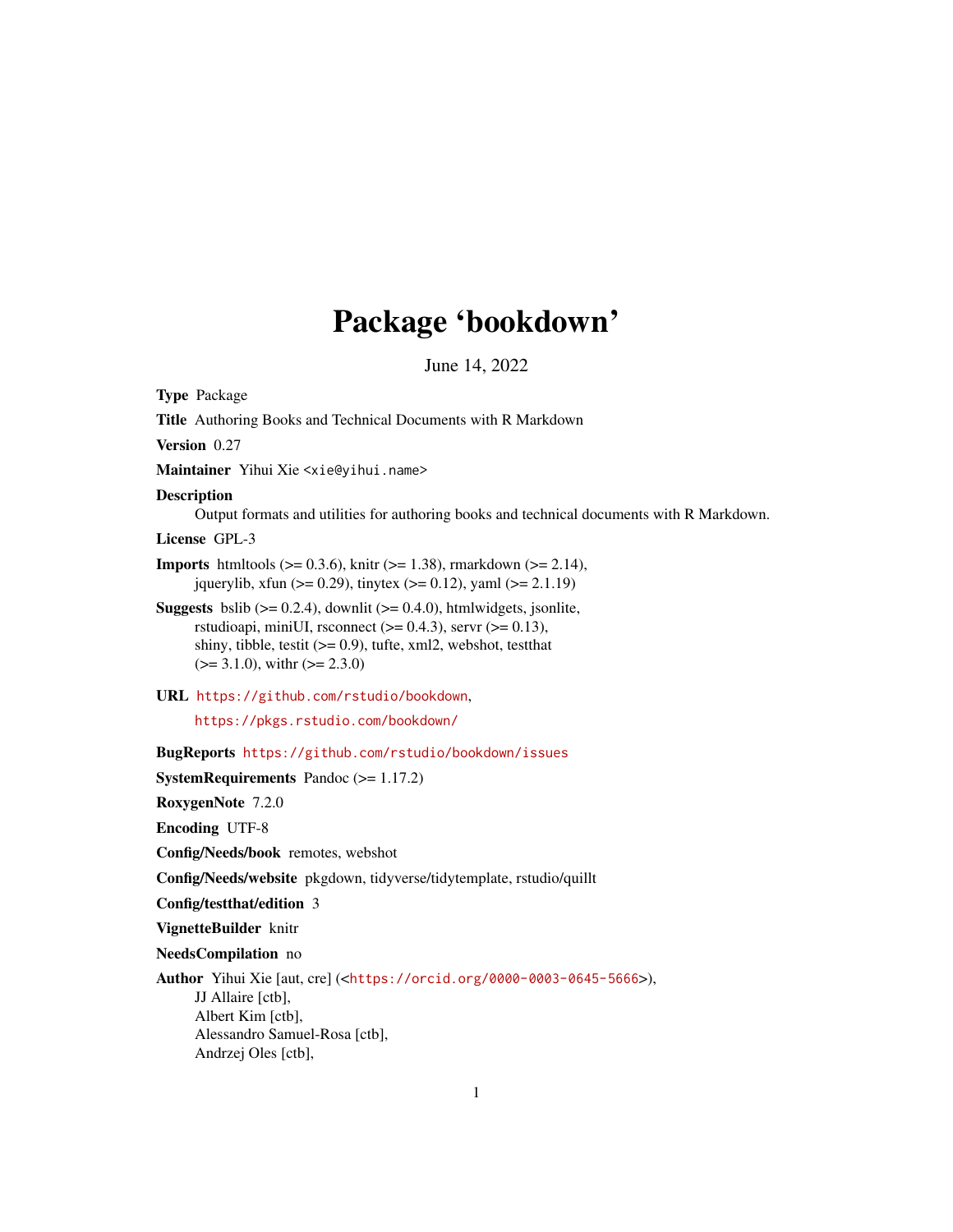2

Atsushi Yasumoto [ctb] (<<https://orcid.org/0000-0002-8335-495X>>), Aust Frederik [ctb] (<<https://orcid.org/0000-0003-4900-788X>>), Bastiaan Quast [ctb], Ben Marwick [ctb], Chester Ismay [ctb], Christophe Dervieux [ctb], Clifton Franklund [ctb], Daniel Emaasit [ctb], David Shuman [ctb], Dean Attali [ctb], Drew Tyre [ctb], Ellis Valentiner [ctb], Frans van Dunne [ctb], Hadley Wickham [ctb], Jeff Allen [ctb], Jennifer Bryan [ctb], Jonathan McPhers [ctb], JooYoung Seo [ctb] (<<https://orcid.org/0000-0002-4064-6012>>), Joyce Robbins [ctb], Junwen Huang [ctb], Kevin Cheung [ctb], Kevin Ushey [ctb], Kim Seonghyun [ctb], Kirill Muller [ctb], Luciano Selzer [ctb], Matthew Lincoln [ctb], Maximilian Held [ctb], Michael Sachs [ctb], Michal Bojanowski [ctb], Nathan Werth [ctb], Noam Ross [ctb], Peter Hickey [ctb], Pedro Rafael D. Marinho [ctb] (<<https://orcid.org/0000-0003-1591-8300>>), Romain Lesur [ctb] (<<https://orcid.org/0000-0002-0721-5595>>), Sahir Bhatnagar [ctb], Shir Dekel [ctb] (<<https://orcid.org/0000-0003-1773-2446>>), Steve Simpson [ctb], Thierry Onkelinx [ctb] (<<https://orcid.org/0000-0001-8804-4216>>), Vincent Fulco [ctb], Yixuan Qiu [ctb], Zhuoer Dong [ctb], RStudio, PBC [cph], Bartek Szopka [ctb] (The jQuery Highlight plugin), Zeno Rocha [cph] (clipboard.js library), MathQuill contributors [ctb] (The MathQuill library; authors listed in inst/resources/AUTHORS), FriendCode Inc [cph, ctb] (The gitbook style, with modifications)

Repository CRAN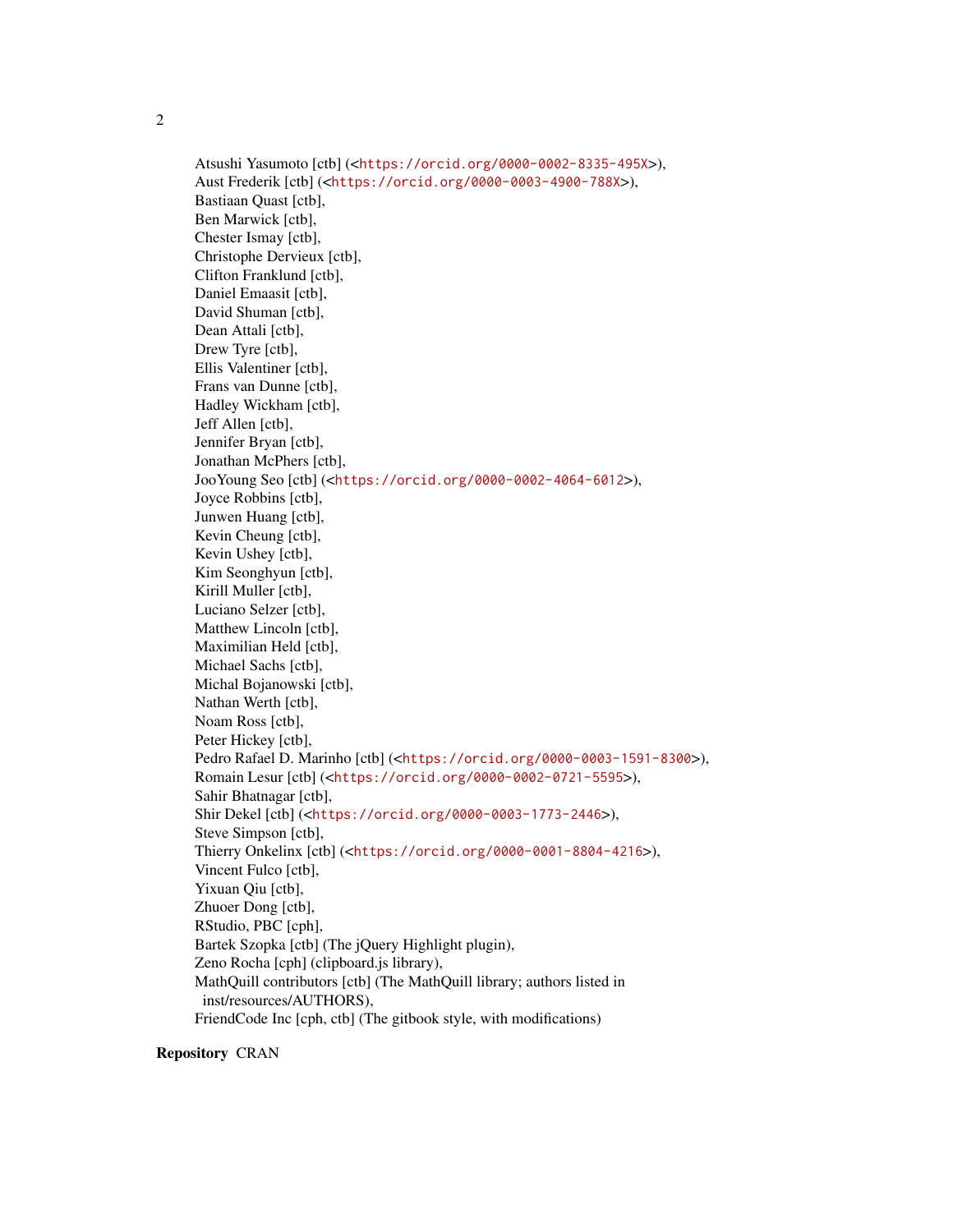<span id="page-2-0"></span>R topics documented: 3

Date/Publication 2022-06-14 07:10:10 UTC

# R topics documented:

| bookdown site $\ldots \ldots \ldots \ldots \ldots \ldots \ldots \ldots \ldots \ldots \ldots \ldots$ |                |
|-----------------------------------------------------------------------------------------------------|----------------|
|                                                                                                     | $\overline{4}$ |
|                                                                                                     | $\sqrt{5}$     |
|                                                                                                     | $\sqrt{5}$     |
|                                                                                                     |                |
|                                                                                                     |                |
|                                                                                                     |                |
|                                                                                                     |                |
|                                                                                                     |                |
|                                                                                                     |                |
|                                                                                                     |                |
|                                                                                                     |                |
|                                                                                                     |                |
|                                                                                                     |                |
|                                                                                                     |                |

#### **Index** 2008 **[19](#page-18-0)99**

bookdown\_site *R Markdown site generator for bookdown*

#### Description

Implementation of custom R Markdown site generator for bookdown.

#### Usage

```
bookdown_site(input, ...)
```
#### Arguments

| input    | Website directory (or the name of a file within the directory). |
|----------|-----------------------------------------------------------------|
| $\cdots$ | Currently unused.                                               |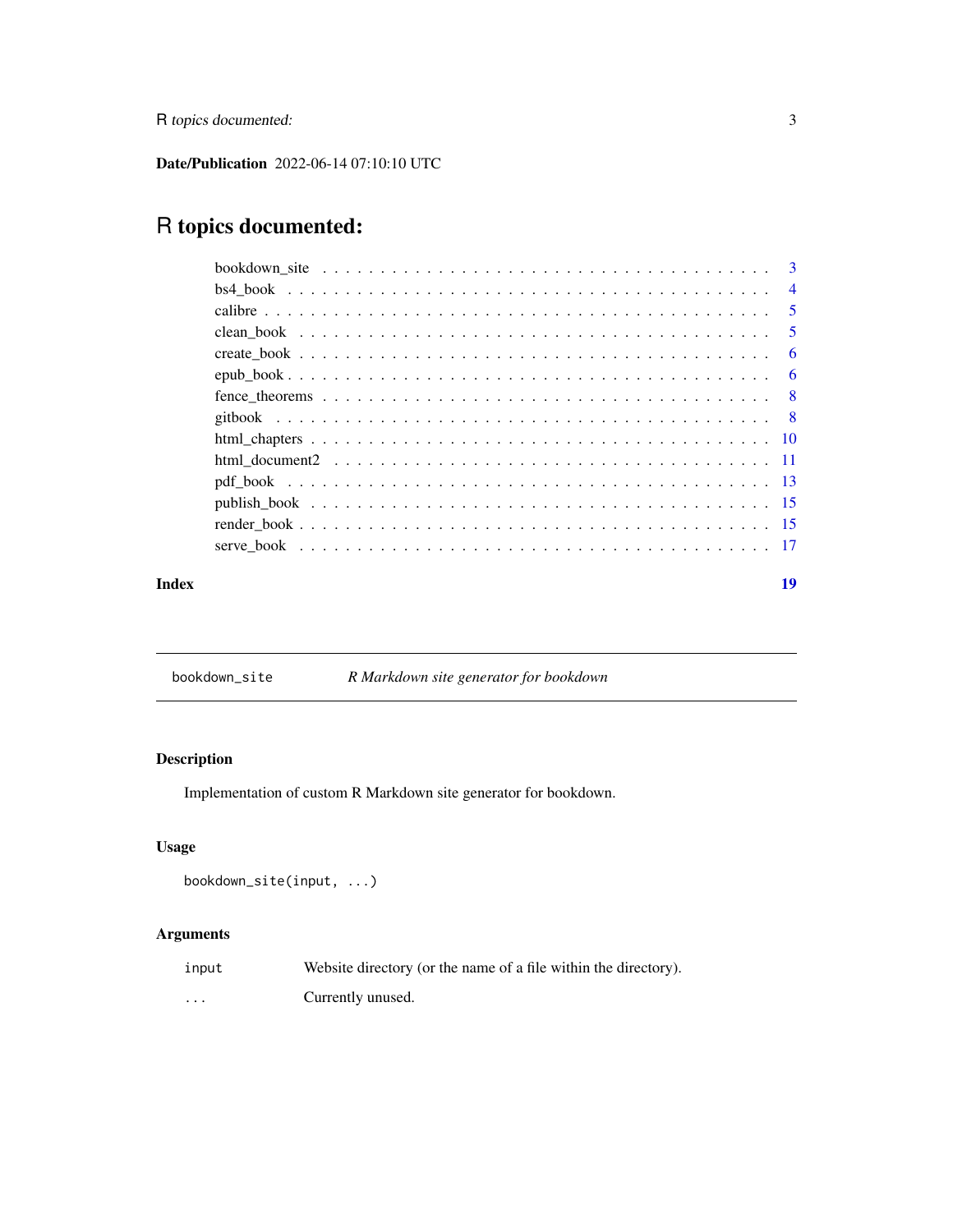<span id="page-3-1"></span><span id="page-3-0"></span>This output format is built with [Bootstrap,](https://getbootstrap.com) using carefully crafted features to provide a clean reading experience whether you are on a phone, tablet, or desktop. To read more about this format, see: <https://bookdown.org/yihui/bookdown/html.html#bs4-book>

#### Usage

```
bs4_book(
  theme = bs4_book_theme(),
  repo = NULL,
  ...,
  lib\_dir = "libs",pandoc_args = NULL,
  extra_dependencies = NULL,
  template = "default",
  split_bib = FALSE,
  footnotes_inline = TRUE
)
```
 $bs4\_book\_them$ e(primary = "#0068D9", version = 4, ...)

#### Arguments

| theme            | A named list or bslib::bs_theme() object. The default, bs4_book_theme(),<br>resets the base font size to 1 rem to make reading easier and uses a primary colour<br>with greater contrast against the background.                                                                                                                                                                                                                                                              |
|------------------|-------------------------------------------------------------------------------------------------------------------------------------------------------------------------------------------------------------------------------------------------------------------------------------------------------------------------------------------------------------------------------------------------------------------------------------------------------------------------------|
| repo             | Either link to repository where book is hosted, used to generate view source and<br>edit buttons or a list with repository base link, default branch, subdir and icon<br>(see "Specifying the repository" in https://bookdown.org/yihui/bookdown/<br>html.html#bootstrap4-style).                                                                                                                                                                                             |
|                  | lib_dir, pandoc_args, extra_dependencies, split_bib,                                                                                                                                                                                                                                                                                                                                                                                                                          |
|                  | Passed on to rmarkdown::html_document().                                                                                                                                                                                                                                                                                                                                                                                                                                      |
| template         | Pandoc template to use for rendering. Pass "default" to use the bookdown de-<br>fault template; pass a path to use a custom template. The default template should<br>be sufficient for most use cases. For advanced user only, in case you want to<br>develop a custom template, we highly recommend to start from the default tem-<br>plate: https://github.com/rstudio/bookdown/blob/master/inst/templates/<br>bs4_book.html. Otherwise, some feature may not work anymore. |
| footnotes_inline |                                                                                                                                                                                                                                                                                                                                                                                                                                                                               |
|                  | By default, footnotes will be set inline and shown on hover. Set to FALSE to keep<br>footnotes at the bottom of the page with links.                                                                                                                                                                                                                                                                                                                                          |
| primary          | Primary colour: used for links and background of footer.                                                                                                                                                                                                                                                                                                                                                                                                                      |
|                  |                                                                                                                                                                                                                                                                                                                                                                                                                                                                               |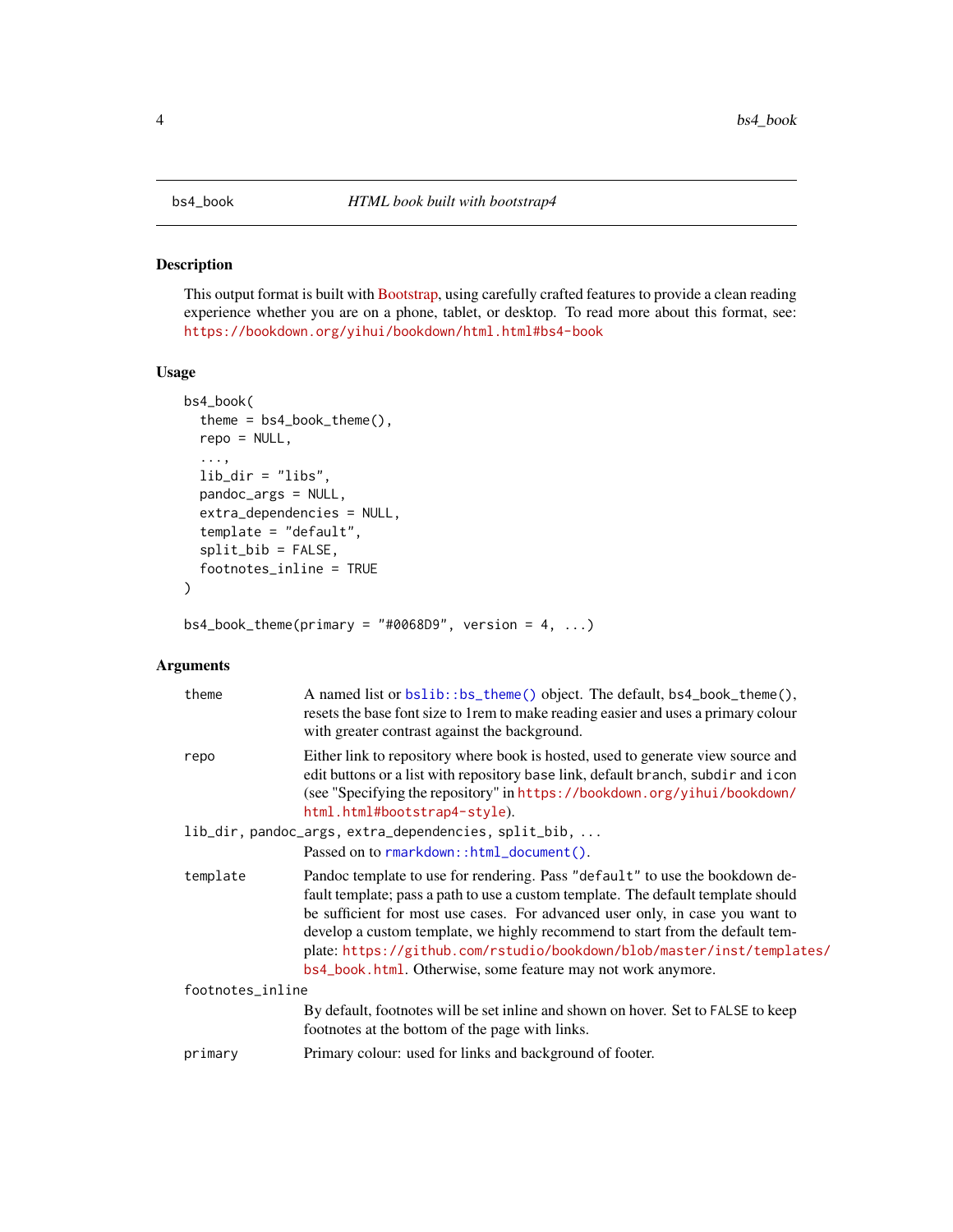#### <span id="page-4-0"></span>calibre 5

| version | Passed to bs1ib::bs_theme(). This should not be changed as bs4_book() has<br>been designed to work with Bootstrap version 4 for now. |
|---------|--------------------------------------------------------------------------------------------------------------------------------------|
| calibre | A wrapper function to convert e-books using Calibre                                                                                  |

#### Description

This function calls the command ebook-convert in Calibre (<https://calibre-ebook.com>) to convert e-books.

#### Usage

```
calibre(input, output, options = ")
```
#### Arguments

| input   | The input filename.                                                            |
|---------|--------------------------------------------------------------------------------|
| output  | The output filename or extension (if only an extension is provided, the output |
|         | filename will be the input filename with its extension replaced by output; for |
|         | example, calibre ('foo.epub', 'mobi') generates 'foo.mobi').                   |
| options | A character vector of additional options to be passed to ebook-convert.        |

#### Value

The output filename.

| clean book | Clean up the output files and directories from the book |
|------------|---------------------------------------------------------|
|------------|---------------------------------------------------------|

#### Description

After a book is rendered, there will be a series of output files and directories created in the book root directory, typically including '\*\_files/', '\*\_cache/', '\_book/', and some HTML/LaTeX auxiliary files. These filenames depend on the book configurations. This function identifies these files and directories, and delete them if desired, so you can rebuild the book with a clean source.

#### Usage

```
clean_book(clean = getOption("bookdown.clean_book", FALSE))
```
#### Arguments

clean Whether to delete the possible output files. If FALSE, simply print out a list of files/directories that should probably be deleted. You can set the global option bookdown.clean\_book = TRUE to force this function to delete files. You are recommended to take a look at the list of files at least once before actually deleting them, i.e. run clean\_book(FALSE) before clean\_book(TRUE).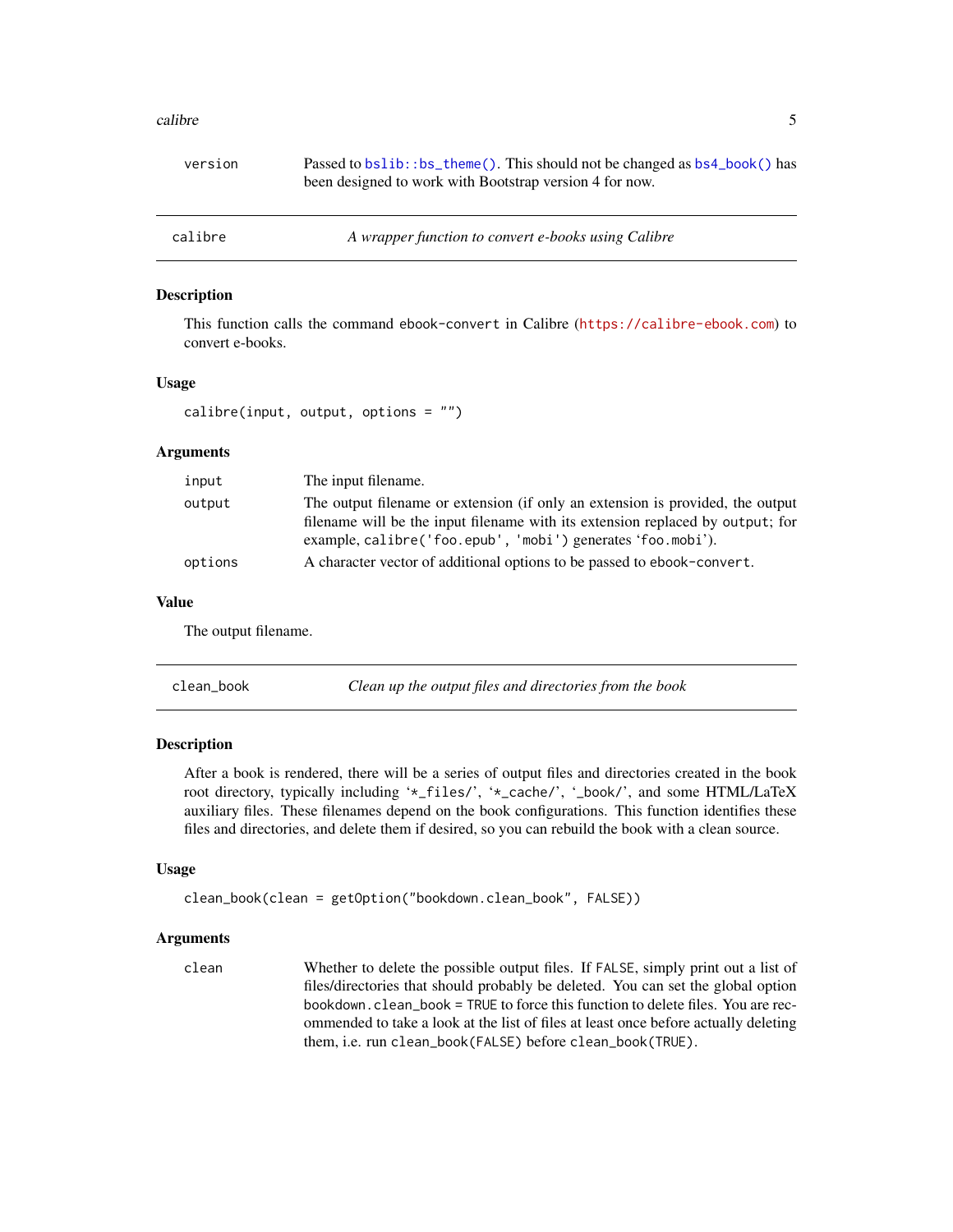<span id="page-5-0"></span>

Create a bookdown project with multiple book output formats, including HTML. Choose one of two HTML book output formats:

#### Usage

```
create_gitbook(path)
```
create\_bs4\_book(path)

#### Arguments

path Absolute path to an empty directory in which to create the bookdown project. In the RStudio IDE, if rstudioapi package available, an RStudio project will be created.

#### Details

- Use create\_gitbook() to use bookdown::gitbook() output format
- Use create\_bs4\_book() to use a bookdown::bs4\_book() output format

The function will create a folder with file structure for a bookdown project, and example files with information on how to start.

epub\_book *The EPUB e-book format*

#### Description

Convert a book to the EPUB format, which is is an e-book format supported by many readers, such as Amazon Kindle Fire and iBooks on Apple devices.

#### Usage

```
epub_book(
  fig_width = 5,
  fig_height = 4,
  dev = "png",fig_caption = TRUE,
  number_sections = TRUE,
  toc = FALSE,toc\_depth = 3,
```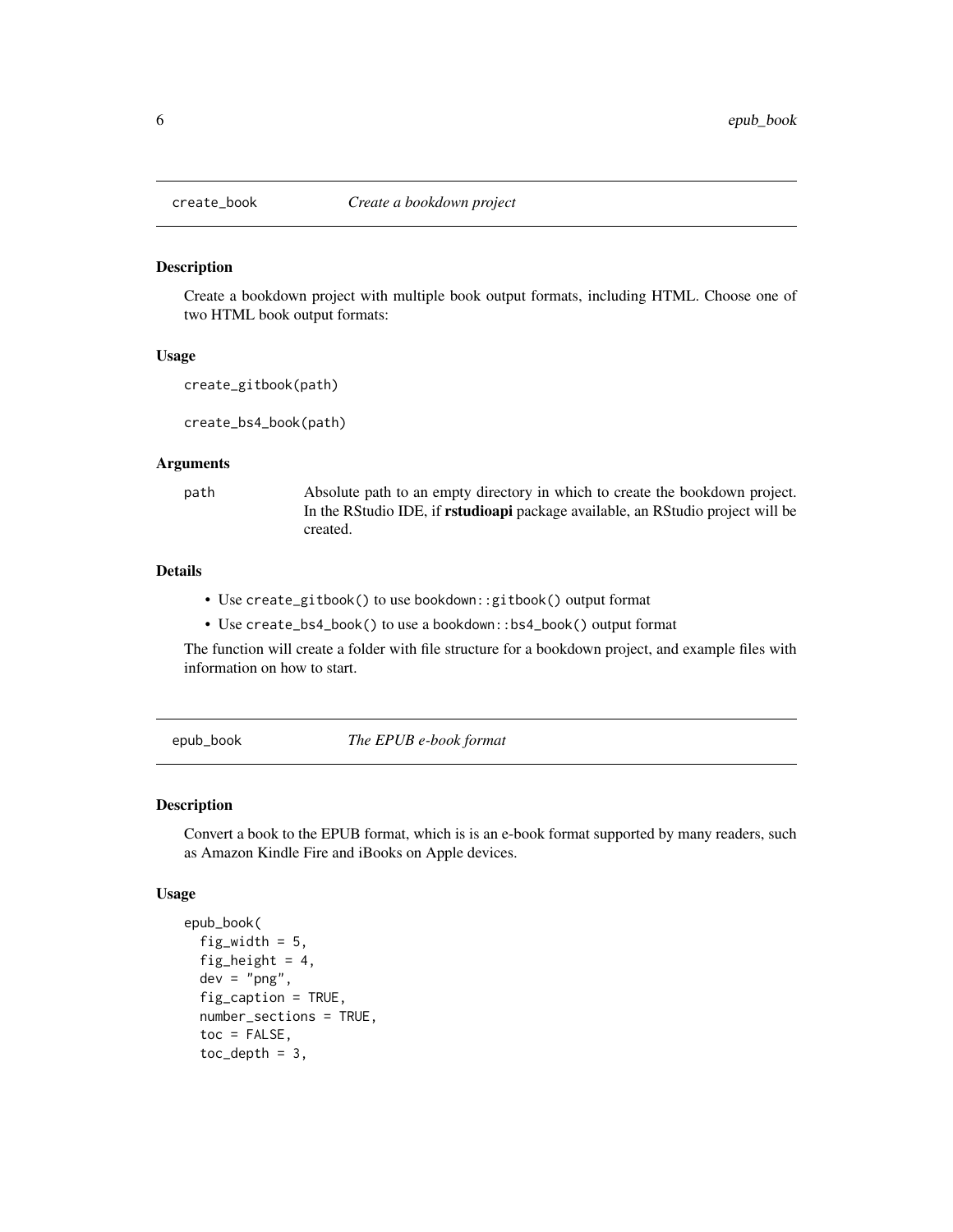#### epub\_book 7

```
stylesheet = NULL,
 cover_image = NULL,
 metadata = NULL,chapter_level = 1,
  epub_version = c("epub3", "epub", "epub2"),
 md_extensions = NULL,
 global_numbering = !number_sections,
 pandoc_args = NULL,
  template = "default"
\mathcal{L}
```
#### Arguments

|                  | fig_width, fig_height, dev, fig_caption                                                                                                                                                                                                                                                                                                                                 |
|------------------|-------------------------------------------------------------------------------------------------------------------------------------------------------------------------------------------------------------------------------------------------------------------------------------------------------------------------------------------------------------------------|
|                  | Figure options (width, height, the graphical device, and whether to render figure<br>captions).                                                                                                                                                                                                                                                                         |
| number_sections  |                                                                                                                                                                                                                                                                                                                                                                         |
|                  | Whether to number sections.                                                                                                                                                                                                                                                                                                                                             |
| toc, toc_depth   | Whether to generate a table of contents, and its depth.                                                                                                                                                                                                                                                                                                                 |
| stylesheet       | A character vector of paths to CSS stylesheets to be applied to the eBook.                                                                                                                                                                                                                                                                                              |
| cover_image      | The path to a cover image.                                                                                                                                                                                                                                                                                                                                              |
| metadata         | The path to the EPUB metadata file.                                                                                                                                                                                                                                                                                                                                     |
| chapter_level    | The level by which the e-book is split into separate "chapter" files.                                                                                                                                                                                                                                                                                                   |
| epub_version     | Whether to use version 3 or 2 of EPUB. This correspond to Pandoc's supported<br>output format. "epub" is an alias for "epub3" since Pandoc 2.0 and "epub2"<br>for earlier version.                                                                                                                                                                                      |
| md_extensions    | A character string of Pandoc Markdown extensions.                                                                                                                                                                                                                                                                                                                       |
| global_numbering |                                                                                                                                                                                                                                                                                                                                                                         |
|                  | If TRUE, number figures and tables globally throughout a document (e.g., Figure<br>1, Figure 2, ). If FALSE, number them sequentially within sections (e.g., Figure<br>1.1, Figure 1.2, , Figure 5.1, Figure 5.2, ). Note that global_numbering =<br>FALSE will not work with number_sections = FALSE because sections are not<br>numbered.                             |
| pandoc_args      | A vector of additional Pandoc arguments.                                                                                                                                                                                                                                                                                                                                |
| template         | Pandoc template to use for rendering. Pass "default" to use Pandoc's built-in<br>template; pass a path to use a custom template. The default pandoc template<br>should be sufficient for most use cases. In case you want to develop a custom<br>template, we highly recommend to start from the default EPUB templates at<br>https://github.com/jgm/pandoc-templates/. |

#### Note

Figure/table numbers cannot be generated if sections are not numbered (number\_sections = FALSE).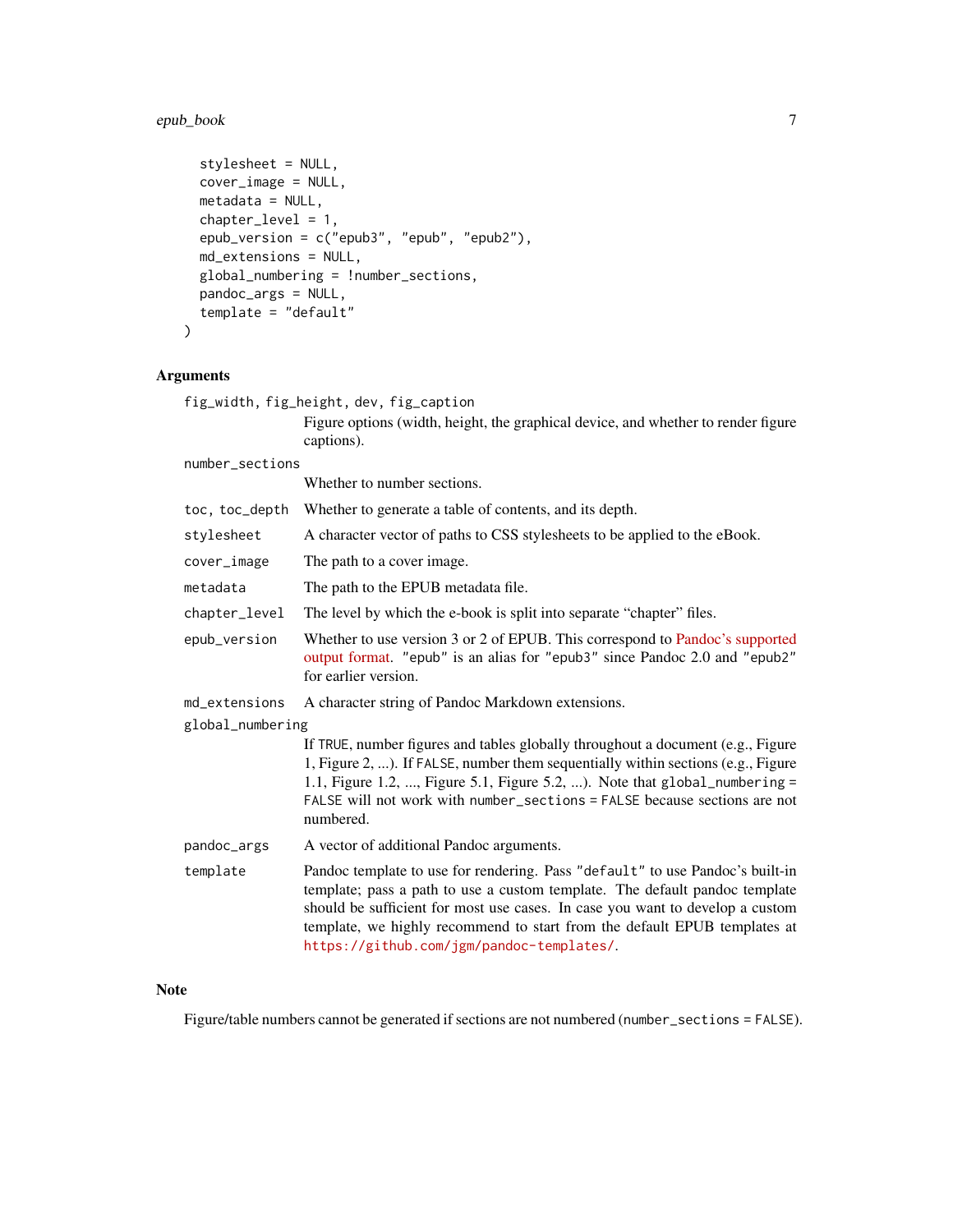<span id="page-7-0"></span>

This function converts the syntax '``'{theorem, label, ...}' to '::: {.theorem #label ...}' (Pandoc's fenced Div) for theorem environments.

#### Usage

```
fence_theorems(input, text = xfun::read_utf8(input), output = NULL)
```
#### Arguments

| input  | Path to an Rmd file that contains theorem environments written in the syntax of<br>code blocks.                                                                                                                                                                                                               |
|--------|---------------------------------------------------------------------------------------------------------------------------------------------------------------------------------------------------------------------------------------------------------------------------------------------------------------|
| text   | A character vector of the Rmd source. When text is provided, the input argu-<br>ment will be ignored.                                                                                                                                                                                                         |
| output | The output file to write the converted input content. You can specify output<br>to be identical to input, which means the input file will be overwritten. If you<br>want to overwrite the input file, you are strongly recommended to put the file<br>under version control or make a backup copy in advance. |

#### Value

If output = NULL, the converted text is returned, otherwise the text is written to the output file.

#### References

Learn more about [theorems and proofs](https://bookdown.org/yihui/bookdown/markdown-extensions-by-bookdown.html#theorems) and [custom blocks](https://bookdown.org/yihui/rmarkdown-cookbook/custom-blocks.html) in the bookdown book.

gitbook *The GitBook output format*

#### Description

This output format function ported a style provided by GitBook (<https://www.gitbook.com>) for R Markdown. To read more about this format, see: [https://bookdown.org/yihui/bookdown/](https://bookdown.org/yihui/bookdown/html.html#gitbook-style) [html.html#gitbook-style](https://bookdown.org/yihui/bookdown/html.html#gitbook-style)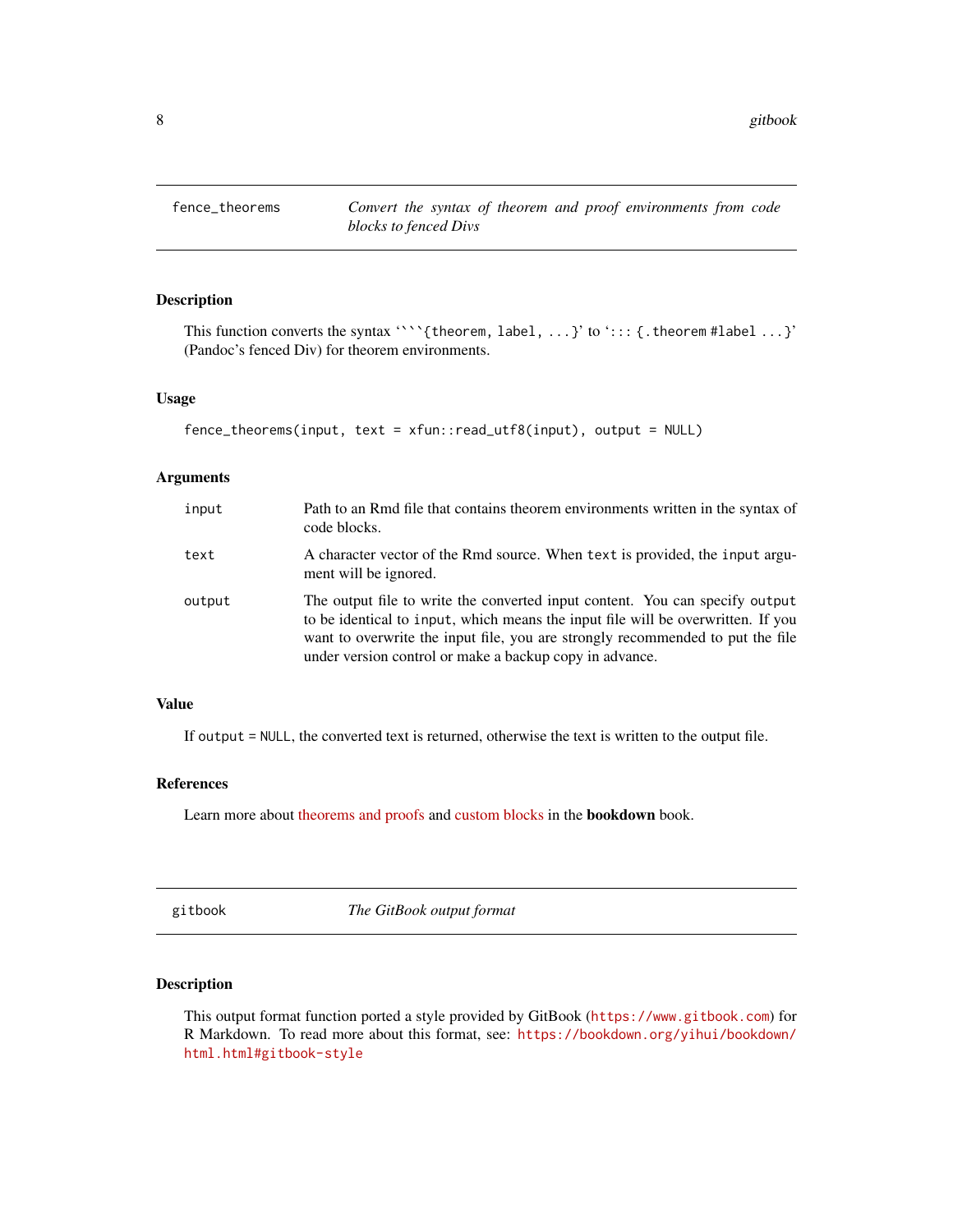#### <span id="page-8-0"></span>gitbook 9

### Usage

```
gitbook(
 fig_caption = TRUE,
 number_sections = TRUE,
 self_contained = FALSE,
 anchor_sections = TRUE,
 lib\_dir = "libs",global_numbering = !number_sections,
 pandoc_args = NULL,
  ...,
  template = "default",
 split_by = c("chapter", "chapter+number", "section", "section+number", "rmd", "none"),
 split_bib = TRUE,
 config = list(),
 table_css = TRUE
)
```
#### Arguments

| fig_caption, number_sections, self_contained, anchor_sections, lib_dir, pandoc_args |                                                                               |  |  |
|-------------------------------------------------------------------------------------|-------------------------------------------------------------------------------|--|--|
|                                                                                     | Arguments to be passed to rmarkdown: : html_document() $( \ldots$ not includ- |  |  |
| ing toc, and theme).                                                                |                                                                               |  |  |

global\_numbering

|           | If TRUE, number figures and tables globally throughout a document (e.g., Figure<br>1, Figure 2, ). If FALSE, number them sequentially within sections (e.g., Figure<br>1.1, Figure 1.2, , Figure 5.1, Figure 5.2, ). Note that global_numbering =<br>FALSE will not work with number_sections = FALSE because sections are not<br>numbered.                                                                                                                                                                                                                                                                                                                                                                                                                    |
|-----------|----------------------------------------------------------------------------------------------------------------------------------------------------------------------------------------------------------------------------------------------------------------------------------------------------------------------------------------------------------------------------------------------------------------------------------------------------------------------------------------------------------------------------------------------------------------------------------------------------------------------------------------------------------------------------------------------------------------------------------------------------------------|
| .         | Other arguments to be passed to base_format. For html_book() and tufte_html_book(),<br>$\ldots$ is passed to html_chapters().                                                                                                                                                                                                                                                                                                                                                                                                                                                                                                                                                                                                                                  |
| template  | Pandoc template to use for rendering. Pass "default" to use the bookdown de-<br>fault template; pass a path to use a custom template. The default template should<br>be sufficient for most use cases. In case you want to develop a custom template,<br>we highly recommend to start from the default template: https://github.<br>com/rstudio/bookdown/blob/master/inst/templates/gitbook.html.                                                                                                                                                                                                                                                                                                                                                              |
| split_by  | How to name the HTML output files from the book: rmd uses the base file-<br>names of the input Rmd files to create the HTML filenames, e.g. generate<br>'chapter1.html' for 'chapter1.Rmd'; none means do not split the HTML<br>file (the book will be a single HTML file); chapter means split the file by<br>the first-level headers; section means the second-level headers. For chapter<br>and section, the HTML filenames will be determined by the header ID's, e.g.<br>the filename for the first chapter with a chapter title # Introduction will be<br>'introduction.html'; for chapter+number and section+number, the chap-<br>ter/section numbers will be prepended to the HTML filenames, e.g. '1-introduction.html'<br>and '2-1-literature.html'. |
| split_bib | Whether to split the bibliography onto separate pages where the citations are<br>actually used.                                                                                                                                                                                                                                                                                                                                                                                                                                                                                                                                                                                                                                                                |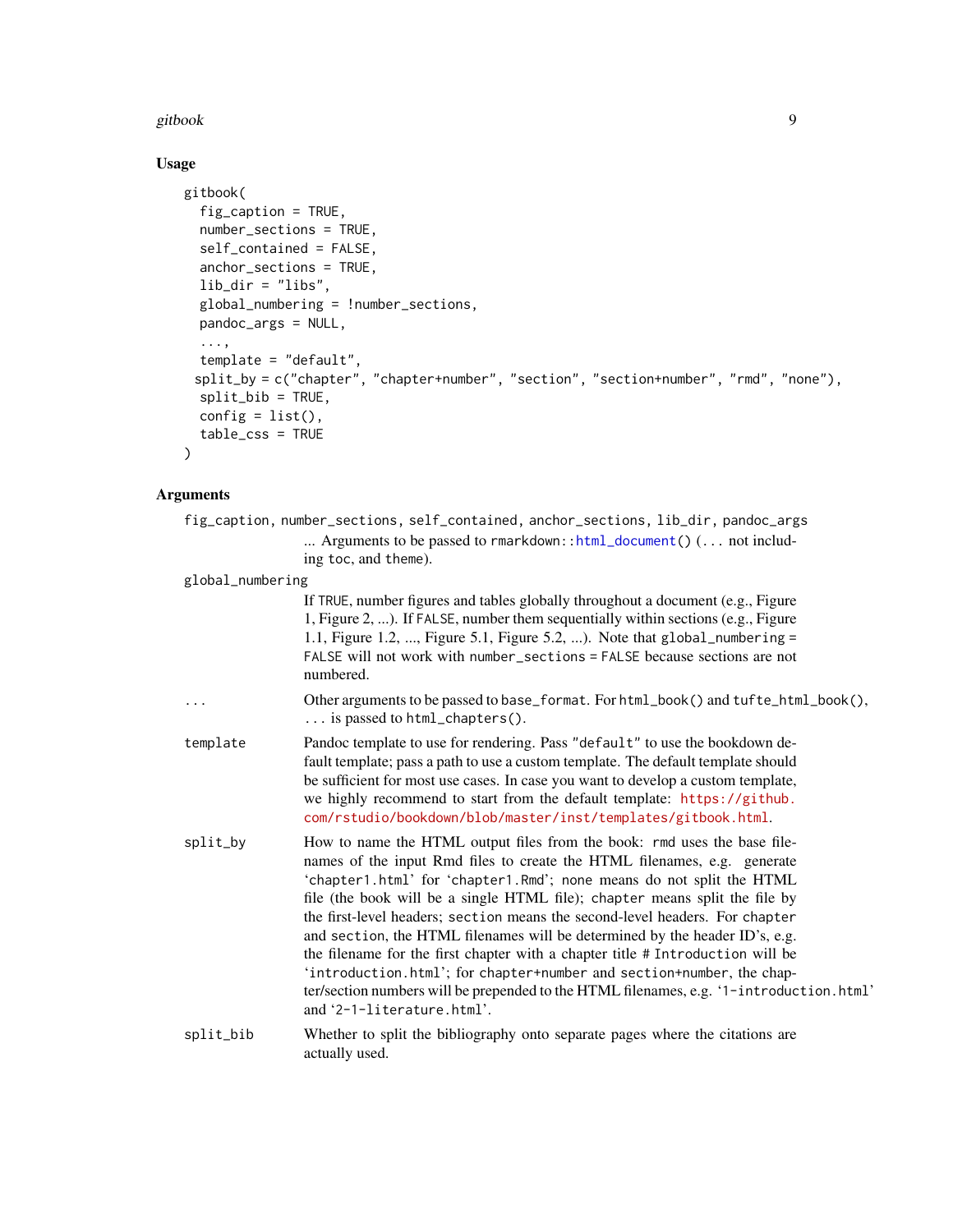<span id="page-9-0"></span>

| config    | A list of configuration options for the gitbook style, such as the font/theme set-<br>tings.                                                                  |
|-----------|---------------------------------------------------------------------------------------------------------------------------------------------------------------|
| table_css | TRUE to load gitbook's default CSS for tables. Choose FALSE to unload and use<br>customized CSS (for example, bootstrap) via the css option. Default is TRUE. |

html\_chapters *Build book chapters into separate HTML files*

#### Description

Split the HTML output into chapters while updating relative links (e.g. links in TOC, footnotes, citations, figure/table cross-references, and so on). Functions html\_book() and tufte\_html\_book() are simple wrapper functions of html\_chapter() using a specific base output format.

#### Usage

```
html_chapters(
  \text{toc} = \text{TRUE},
  number_sections = TRUE,
  fig_caption = TRUE,
  lib\_dir = "libs",template = bookdown_file("templates/default.html"),
  global_numbering = !number_sections,
  pandoc_args = NULL,
  ...,
  base_format = rmarkdown::html_document,
  split_bib = TRUE,
  page_builder = build_chapter,
 split_by = c("section+number", "section", "chapter+number", "chapter", "rmd", "none")
)
html_book(...)
```
tufte\_html\_book(...)

#### Arguments

toc, number\_sections, fig\_capt[ion, lib\\_dir, te](#page-0-0)mplate[, pandoc\\_arg](#page-0-0)s See rmarkdown::html\_document, tufte::tufte\_html, or the documentation of the base\_format function. global\_numbering

> If TRUE, number figures and tables globally throughout a document (e.g., Figure 1, Figure 2, ...). If FALSE, number them sequentially within sections (e.g., Figure 1.1, Figure 1.2, ..., Figure 5.1, Figure 5.2, ...). Note that global\_numbering = FALSE will not work with number\_sections = FALSE because sections are not numbered.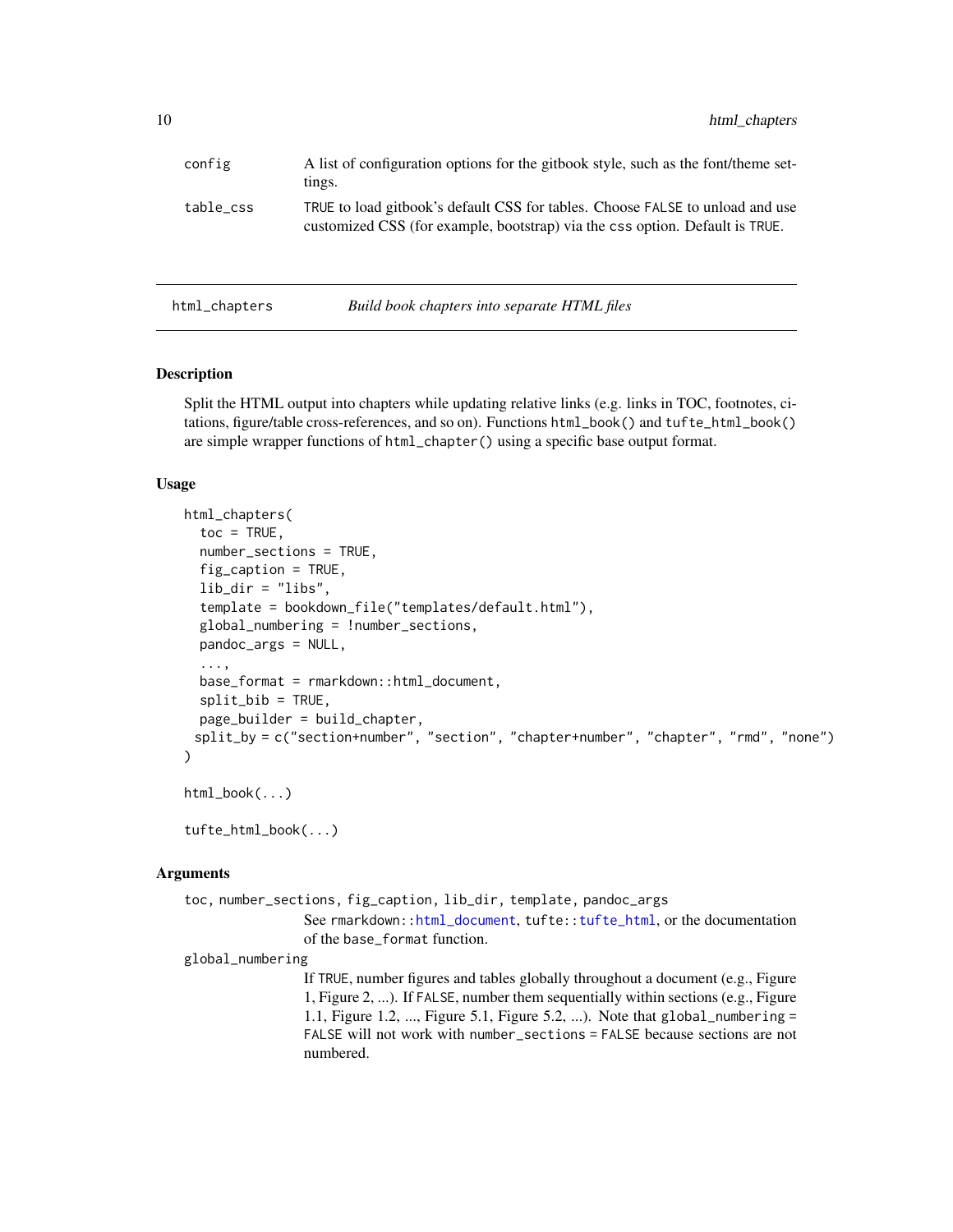<span id="page-10-0"></span>

| $\ddots$     | Other arguments to be passed to base_format. For html_book() and tufte_html_book(),<br>$\ldots$ is passed to html_chapters().                                                                                                                                                                                                                                                                                                                                                                                                                                                                                                                                                                                                                                  |
|--------------|----------------------------------------------------------------------------------------------------------------------------------------------------------------------------------------------------------------------------------------------------------------------------------------------------------------------------------------------------------------------------------------------------------------------------------------------------------------------------------------------------------------------------------------------------------------------------------------------------------------------------------------------------------------------------------------------------------------------------------------------------------------|
| base_format  | An output format function to be used as the base format.                                                                                                                                                                                                                                                                                                                                                                                                                                                                                                                                                                                                                                                                                                       |
| split_bib    | Whether to split the bibliography onto separate pages where the citations are<br>actually used.                                                                                                                                                                                                                                                                                                                                                                                                                                                                                                                                                                                                                                                                |
| page_builder | A function to combine different parts of a chapter into a page (an HTML char-<br>acter vector). See build_chapter for the specification of this function.                                                                                                                                                                                                                                                                                                                                                                                                                                                                                                                                                                                                      |
| split_by     | How to name the HTML output files from the book: rmd uses the base file-<br>names of the input Rmd files to create the HTML filenames, e.g. generate<br>'chapter1.html' for 'chapter1.Rmd'; none means do not split the HTML<br>file (the book will be a single HTML file); chapter means split the file by<br>the first-level headers; section means the second-level headers. For chapter<br>and section, the HTML filenames will be determined by the header ID's, e.g.<br>the filename for the first chapter with a chapter title # Introduction will be<br>'introduction.html'; for chapter+number and section+number, the chap-<br>ter/section numbers will be prepended to the HTML filenames, e.g. '1-introduction.html'<br>and '2-1-literature.html'. |

#### Value

An R Markdown output format object to be passed to bookdown:: render\_book().

#### Note

These functions are expected to be used in conjunction with [render\\_book\(](#page-14-1)). It is almost meaningless if they are used with rmarkdown::render(). Functions like [html\\_document2](#page-10-1) are designed to work with the latter.

If you want to use a different template, the template must contain three pairs of HTML comments: '<!--bookdown:title:start-->' and '<!--bookdown:title:end-->' to mark the title section of the book (this section will be placed only on the first page of the rendered book); '<!--bookdown:toc:start-->' and '<!--bookdown:toc:end-->' to mark the table of contents section (it will be placed on all chapter pages); '<!--bookdown:body:start-->' and '<!--bookdown:body:end-->' to mark the HTML body of the book (the HTML body will be split into separate pages for chapters). You may open the default HTML template (bookdown:::bookdown\_file('templates/default.html')) to see where these comments were inserted.

<span id="page-10-1"></span>html\_document2 *Output formats that allow numbering and cross-referencing figures/tables/equations*

#### Description

These are simple wrappers of the output format functions like  $r$ markdown:[:html\\_document\(](#page-0-0)), and they added the capability of numbering figures/tables/equations/theorems and cross-referencing them. See 'References' for the syntax. Note you can also cross-reference sections by their ID's using the same syntax when sections are numbered. In case you want to enable cross reference in other formats, use markdown\_document2 with base\_format argument.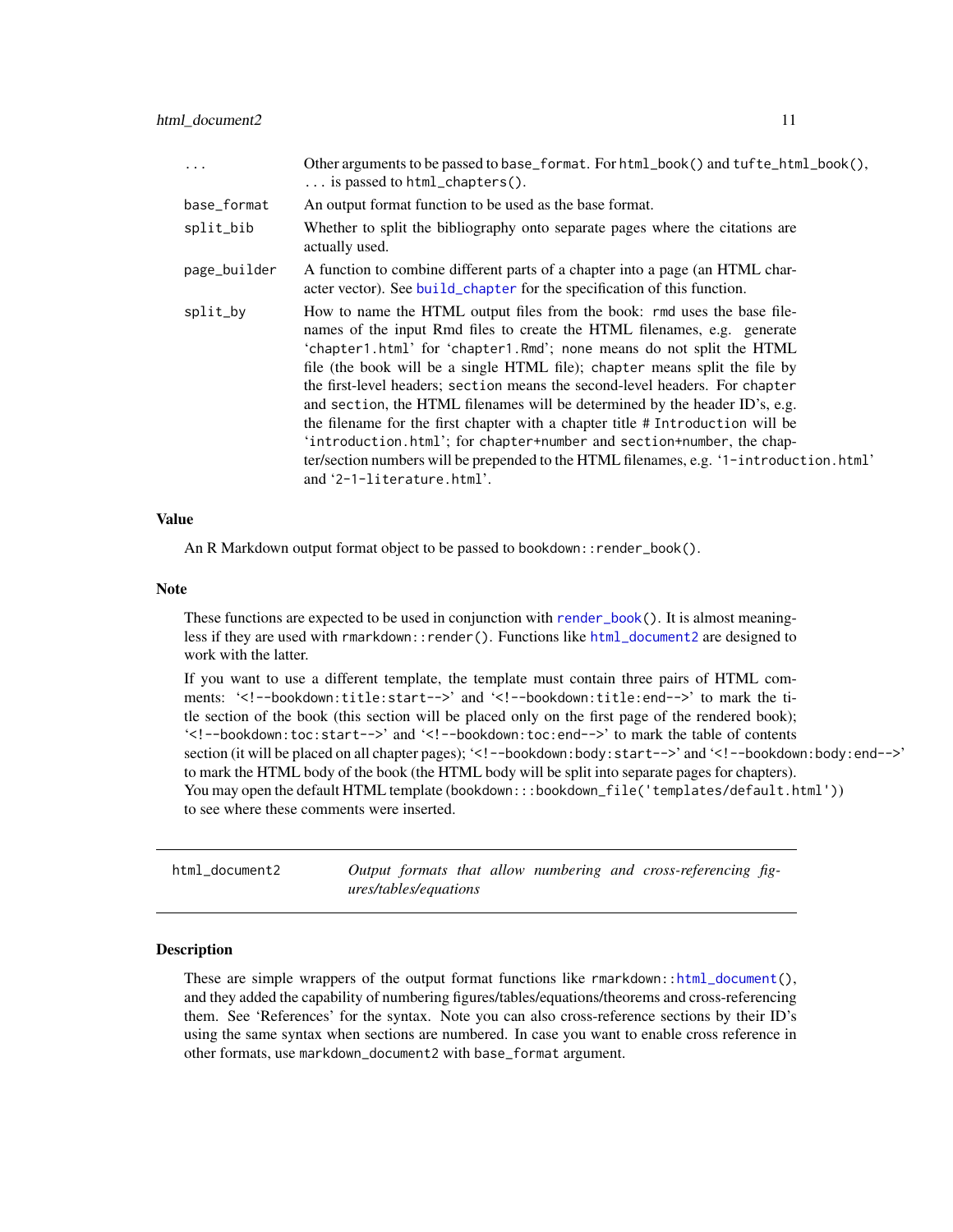#### Usage

```
html_document2(
  ...,
  number_sections = TRUE,
  global_numbering = !number_sections,
  pandoc_args = NULL,
  base_format = rmarkdown::html_document
\mathcal{L}html_fragment2(..., number_sections = FALSE)
html_notebook2(..., number_sections = FALSE)
html_vignette2(..., number_sections = FALSE)
ioslides_presentation2(..., number_sections = FALSE)
slidy_presentation2(..., number_sections = FALSE)
tufte_html2(..., number_sections = FALSE)
pdf_document2(...)
beamer_presentation2(..., number_sections = FALSE)
tufte_handout2(...)
tufte_book2(...)
markdown_document2(
  number_sections = TRUE,
  fig_caption = TRUE,
  md_extensions = NULL,
  global_numbering = !number_sections,
  pandoc_args = NULL,
  ...,
  base_format = rmarkdown::md_document
\mathcal{L}context_document2(...)
github_document2(...)
odt_document2(...)
powerpoint_presentation2(...)
rtf_document2(...)
```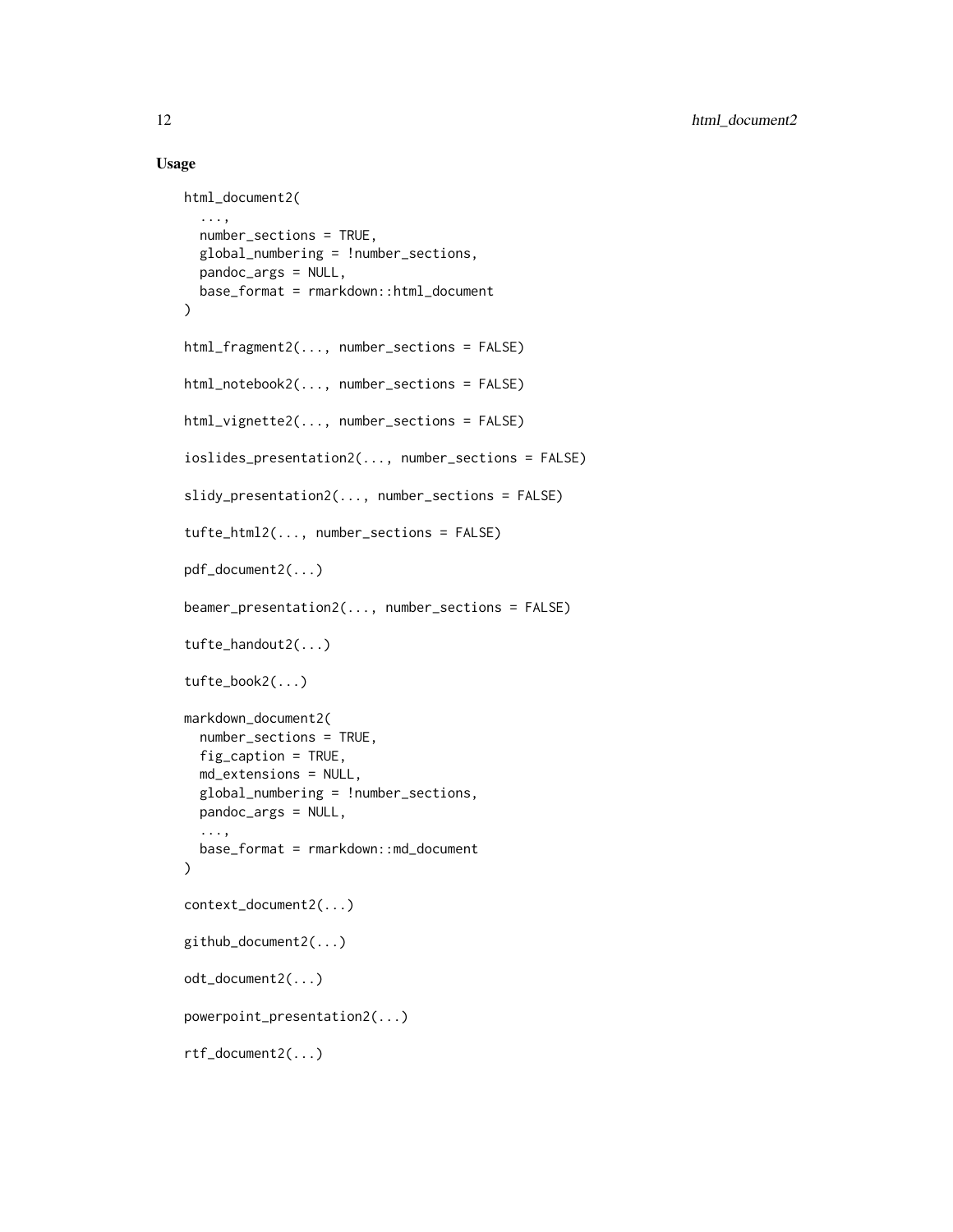<span id="page-12-0"></span>word\_document2(...)

#### Arguments

| $\ldots$ , fig_caption, md_extensions, pandoc_args |                                                                                                                                                                                                                                                                                                                                                                        |  |
|----------------------------------------------------|------------------------------------------------------------------------------------------------------------------------------------------------------------------------------------------------------------------------------------------------------------------------------------------------------------------------------------------------------------------------|--|
|                                                    | Arguments to be passed to a specific output format function. For a function<br>foo2(), its arguments are passed to foo(), e.g. of html_document2() are<br>passed to rmarkdown::html_document().                                                                                                                                                                        |  |
| number_sections                                    |                                                                                                                                                                                                                                                                                                                                                                        |  |
|                                                    | Whether to number section headers: if TRUE, figure/table numbers will be of the<br>form X, i, where X is the current first-level section number, and i is an incre-<br>mental number (the i-th figure/table); if FALSE, figures/tables will be numbered<br>sequentially in the document from 1, 2, , and you cannot cross-reference sec-<br>tion headers in this case. |  |
| global_numbering                                   |                                                                                                                                                                                                                                                                                                                                                                        |  |
|                                                    | If TRUE, number figures and tables globally throughout a document (e.g., Figure<br>1, Figure 2, ). If FALSE, number them sequentially within sections (e.g., Figure<br>1.1, Figure 1.2, , Figure 5.1, Figure 5.2, ). Note that global_numbering =<br>FALSE will not work with number_sections = FALSE because sections are not<br>numbered.                            |  |
| base_format                                        | An output format function to be used as the base format.                                                                                                                                                                                                                                                                                                               |  |

#### Value

An R Markdown output format object to be passed to rmarkdown:: render().

#### Note

These output formats are used to generate single output files, such as a single HTML output file (unlike gitbook, which generates multiple HTML output files by default).

The functions 'tufte\_ $*(')$ ' are wrappers of functions in the **tufte** package.

#### References

<https://bookdown.org/yihui/bookdown/>

pdf\_book *Convert R Markdown to a PDF book*

#### Description

Convert R Markdown files to PDF after resolving the special tokens of bookdown (e.g., the tokens for references and labels) to native LaTeX commands.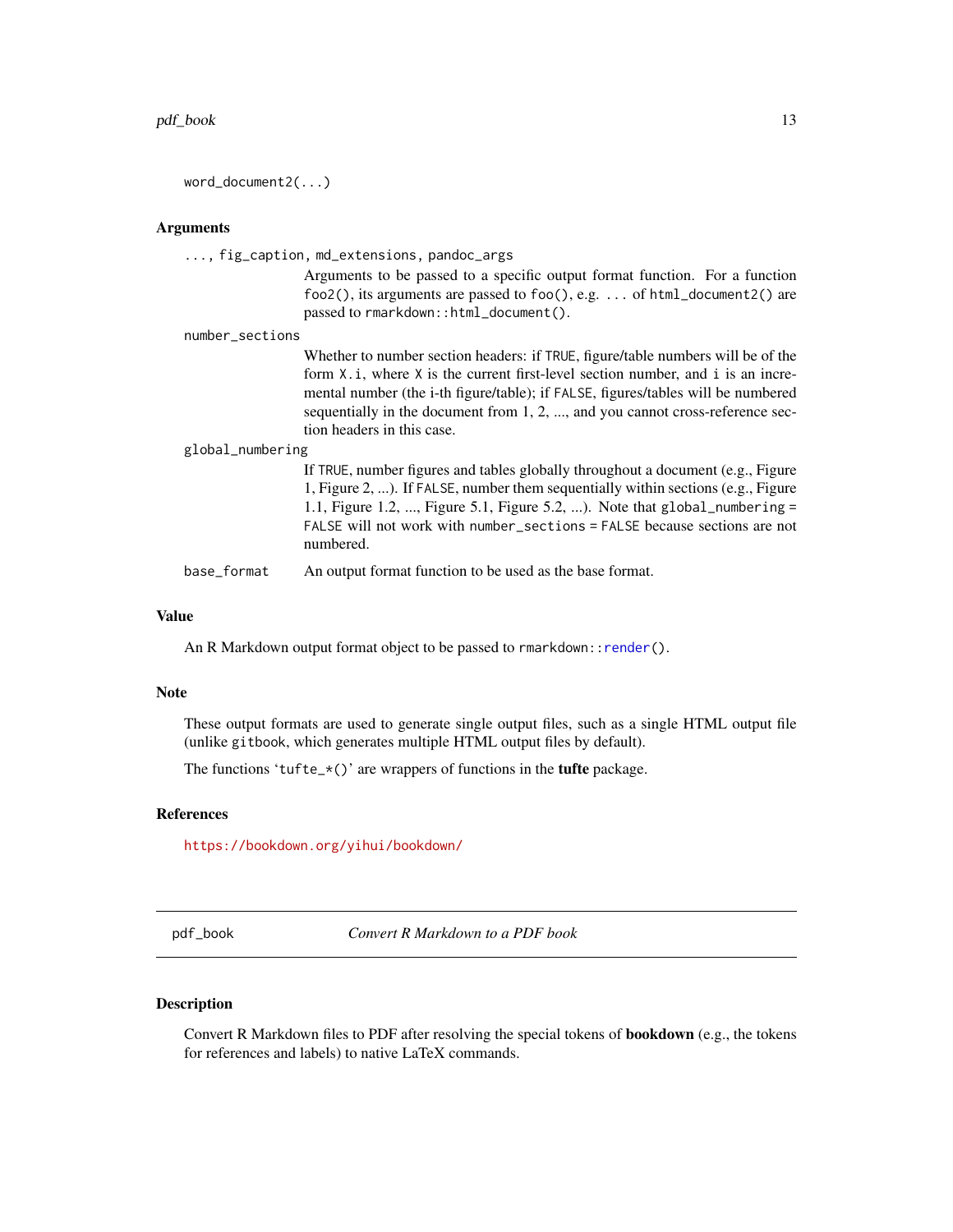#### Usage

```
pdf_book(
  toc = TRUE,number_sections = TRUE,
  fig_caption = TRUE,
 pandoc_args = NULL,
  ...,
  base_format = rmarkdown::pdf_document,
  toc_unnumbered = TRUE,
  toc\_\text{appendix} = FALSE,toc\_bib = FALSE,quote_footer = NULL,
  highlight_bw = FALSE
)
```
#### Arguments

toc, number\_sections, fig\_capti[on, pandoc\\_ar](#page-0-0)gs

|                | See rmarkdown::pdf_document, or the documentation of the base_format<br>function.                                                                                                                                                               |
|----------------|-------------------------------------------------------------------------------------------------------------------------------------------------------------------------------------------------------------------------------------------------|
| $\ddots$       | Other arguments to be passed to base_format.                                                                                                                                                                                                    |
| base_format    | An output format function to be used as the base format.                                                                                                                                                                                        |
| toc unnumbered | Whether to add unnumbered headers to the table of contents.                                                                                                                                                                                     |
| toc_appendix   | Whether to add the appendix to the table of contents.                                                                                                                                                                                           |
| toc_bib        | Whether to add the bibliography section to the table of contents.                                                                                                                                                                               |
| quote_footer   | If a character vector of length 2 and the quote footer starts with three dashes<br>$($ $(-$ -- $)$ , quote_footer[1] will be prepended to the footer, and quote_footer[2]<br>will be appended; if NULL, the quote footer will not be processed. |
| highlight_bw   | Whether to convert colors for syntax highlighting to black-and-white (grayscale).                                                                                                                                                               |

#### Details

This function is based on rmarkdown:[:pdf\\_document](#page-0-0) (by default) with better default arguments. You can also change the default format to other LaTeX/PDF format functions using the base\_format argument.

The global R option bookdown.post.latex can be set to a function to post-process the LaTeX output. This function takes the character vector of the LaTeX output as its input argument, and should return a character vector to be written to the '.tex' output file. This gives you full power to post-process the LaTeX output.

#### Note

This output format can only be used with [render\\_book\(](#page-14-1)).

<span id="page-13-0"></span>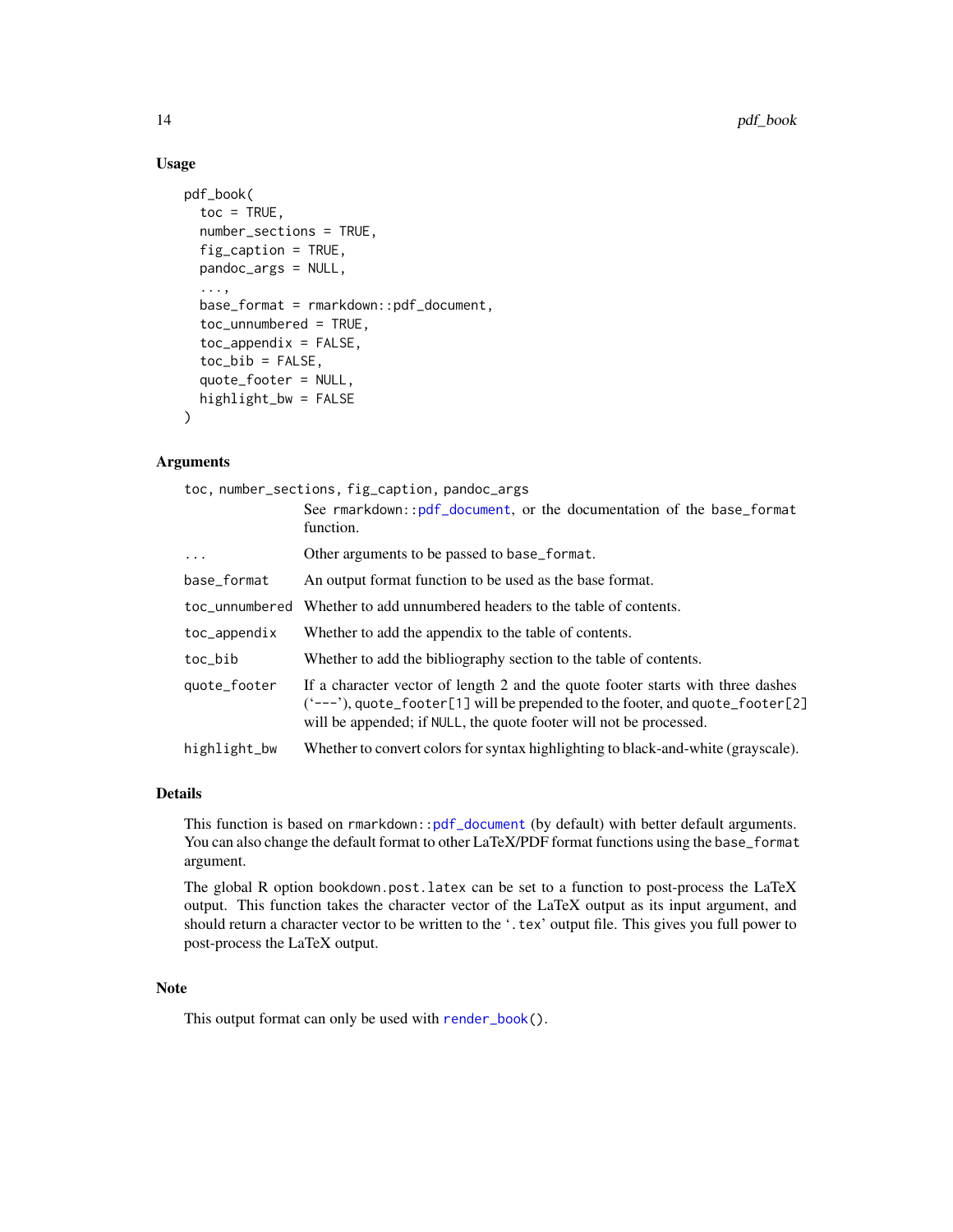<span id="page-14-0"></span>Publish a book to the web. Note that you should be sure to render all versions of the book before publishing, unless you have specified render = TRUE.

#### Usage

```
publish_book(
 name = NULL,account = NULL,server = NULL,
 render = c("none", "local", "server")
)
```
#### Arguments

| name    | Name of the book (this will be used in the URL path of the published book).<br>Defaults to the book_filename in _bookdown. yml if not specified.                                                                                                                                                                                                  |
|---------|---------------------------------------------------------------------------------------------------------------------------------------------------------------------------------------------------------------------------------------------------------------------------------------------------------------------------------------------------|
| account | Account name to publish to. Will default to any previously published to account<br>or any single account already associated with server.                                                                                                                                                                                                          |
| server  | Server to publish to (by default beta.rstudioconnect.com but any RStudio Con-<br>nect server can be published to).                                                                                                                                                                                                                                |
| render  | Rendering behavior for site: "none" to upload a static version of the current<br>contents of the site directory; "local" to render the site locally then upload it;<br>"server" to render the site on the server. Note that for "none" and "local" R<br>scripts (.R) and markdown documents (.Rmd and .md) will not be uploaded to<br>the server. |

<span id="page-14-1"></span>render\_book *Render multiple R Markdown documents into a book*

#### Description

Render multiple R Markdown files under the current working directory into a book. It can be used in the RStudio IDE (specifically, the knit field in YAML). The preview\_chapter() function is a wrapper of render\_book(preview = TRUE).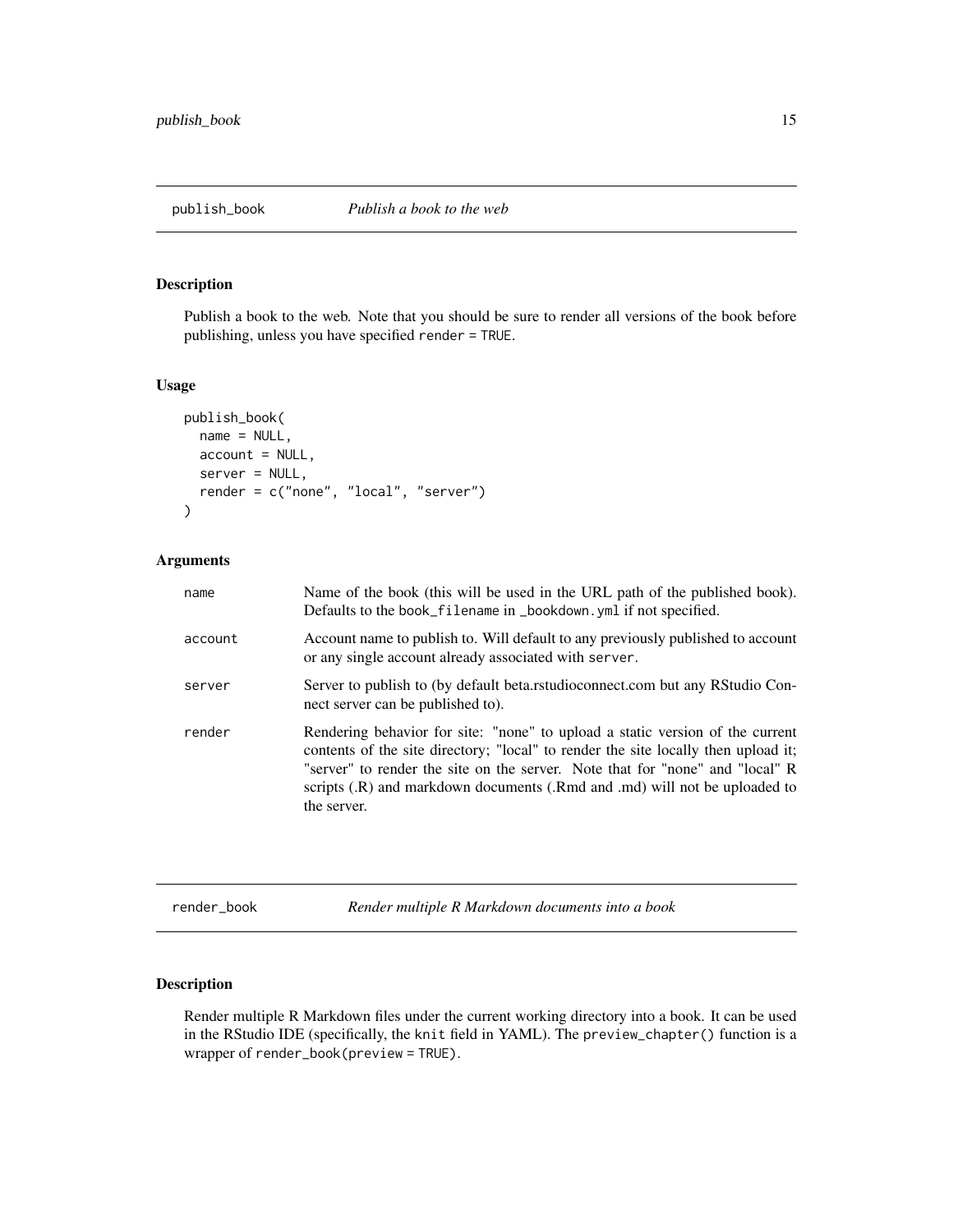#### Usage

```
render_book(
 input = "."output_format = NULL,
  ...,
 clean = TRUE,
  envir = parent.frame(),
 clean_envir = !interactive(),
 output_dir = NULL,
 new_session = NA,
 preview = FALSE,
 config_file = "_bookdown.yml"
)
```
preview\_chapter(..., envir = parent.frame())

### Arguments

| input       | A directory, an input filename or multiple filenames. For a directory, 'index. Rmd'<br>will be used if it exists in this (book) project directory. For filenames, if preview<br>= TRUE, only files specified in this argument are rendered, otherwise all R Mark-<br>down files specified by the book are rendered.                 |
|-------------|-------------------------------------------------------------------------------------------------------------------------------------------------------------------------------------------------------------------------------------------------------------------------------------------------------------------------------------|
|             | output_format, , clean, envir<br>Arguments to be passed to rmarkdown::render(). For preview_chapter(),<br>is passed to render_book(). See rmarkdown::render() and the book-<br>down reference book for details on how output formatting options are set from<br>YAML or parameters supplied by the user when calling render_book(). |
| clean_envir | This argument has been deprecated and will be removed in future versions of<br>bookdown.                                                                                                                                                                                                                                            |
| output_dir  | The output directory. If NULL, a field named output_dir in the configuration<br>file '_bookdown.yml' will be used (possibly not specified, either, in which case<br>a directory name '_book' will be used).                                                                                                                         |
| new_session | Whether to use new R sessions to compile individual Rmd files (if not provided,<br>the value of the new_session option in '_bookdown.yml' is used; if this is also<br>not provided, new_session = FALSE).                                                                                                                           |
| preview     | Whether to render and preview the input files specified by the input argument.<br>Previewing a certain chapter may save compilation time as you actively work on<br>this chapter, but the output may not be accurate (e.g. cross-references to other<br>chapters will not work).                                                    |
| config_file | The book configuration file.                                                                                                                                                                                                                                                                                                        |

#### Details

There are two ways to render a book from Rmd files. The default way (new\_session = FALSE) is to merge Rmd files into a single file and render this file. You can also choose to render each individual Rmd file in a new R session (new\_session = TRUE).

<span id="page-15-0"></span>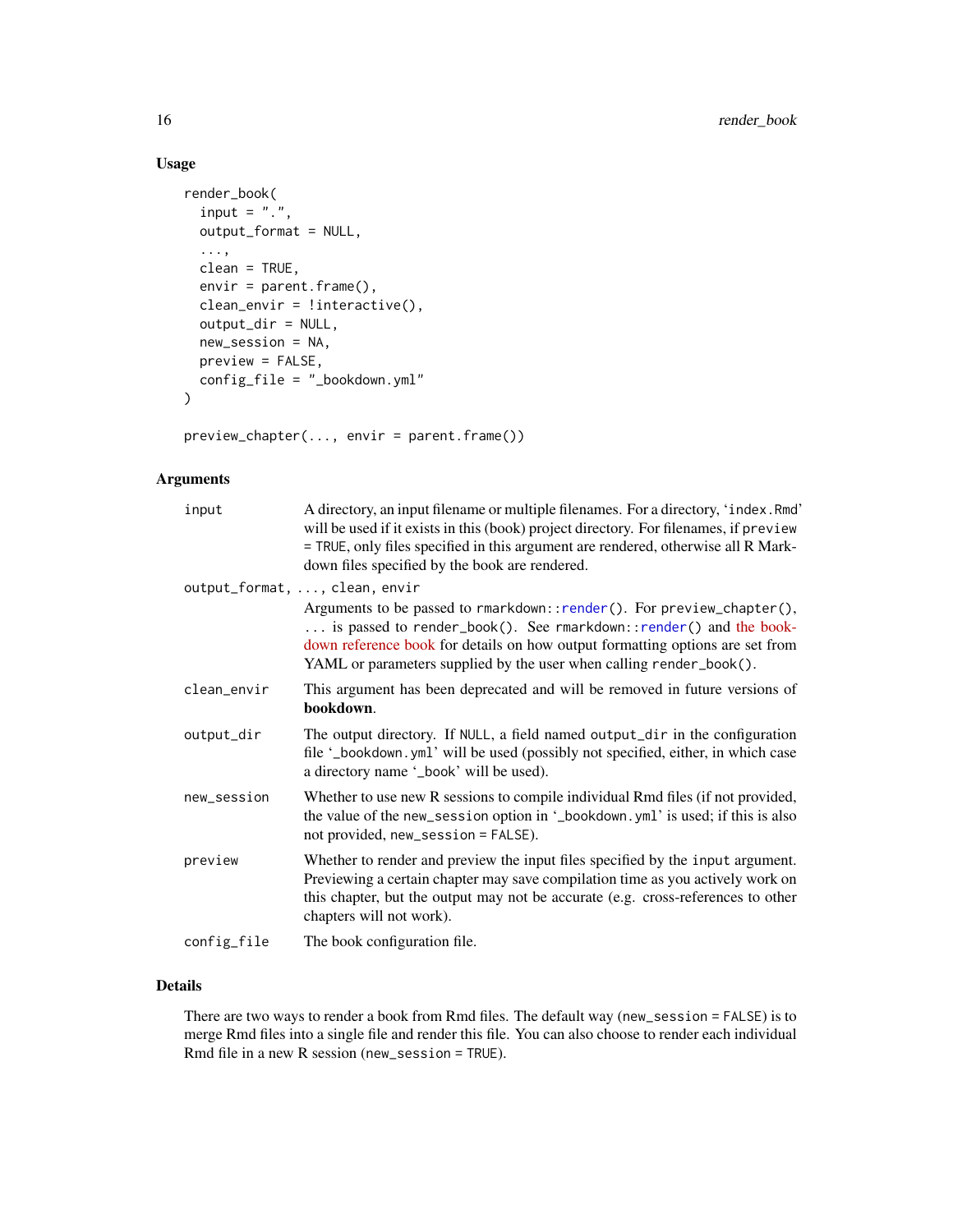#### <span id="page-16-0"></span>serve\_book 17

#### Examples

```
# see https://bookdown.org/yihui/bookdown for the full documentation
if (file.exists("index.Rmd")) bookdown::render_book("index.Rmd")
## Not run:
# will use the default format defined in index.Rmd or _output.yml
bookdown::render_book("index.Rmd")
# will use the options for format defined in YAML metadata
bookdown::render_book("index.Rmd", "bookdown::pdf_book")
# If you pass an output format object, it must have all the options set
bookdown::render_book("index.Rmd", bookdown::pdf_book(toc = FALSE))
# will render the book in the current directory
bookdown::render_book()
# this is equivalent to
bookdown::render_book("index.Rmd")
# will render the book living in the specified directory
bookdown::render_book("my_book_project")
```
## End(Not run)

serve\_book *Continuously preview the HTML output of a book using the* servr *package*

#### **Description**

When any files are modified or added to the book directory, the book will be automatically recompiled, and the current HTML page in the browser will be refreshed. This function is based on servr:[:httw\(](#page-0-0)) to continuously watch a directory.

#### Usage

```
serve_book(
 dir = "."output_dir = "_book",
 preview = TRUE,
  in_session = TRUE,
  quiet = FALSE,
  ...
\lambda
```
## Arguments

| dir        | The root directory of the book (containing the Rmd source files).                                |
|------------|--------------------------------------------------------------------------------------------------|
| output_dir | The directory for output files; see render_book().                                               |
| preview    | Whether to render the modified/added chapters only, or the whole book; see<br>$render\_book()$ . |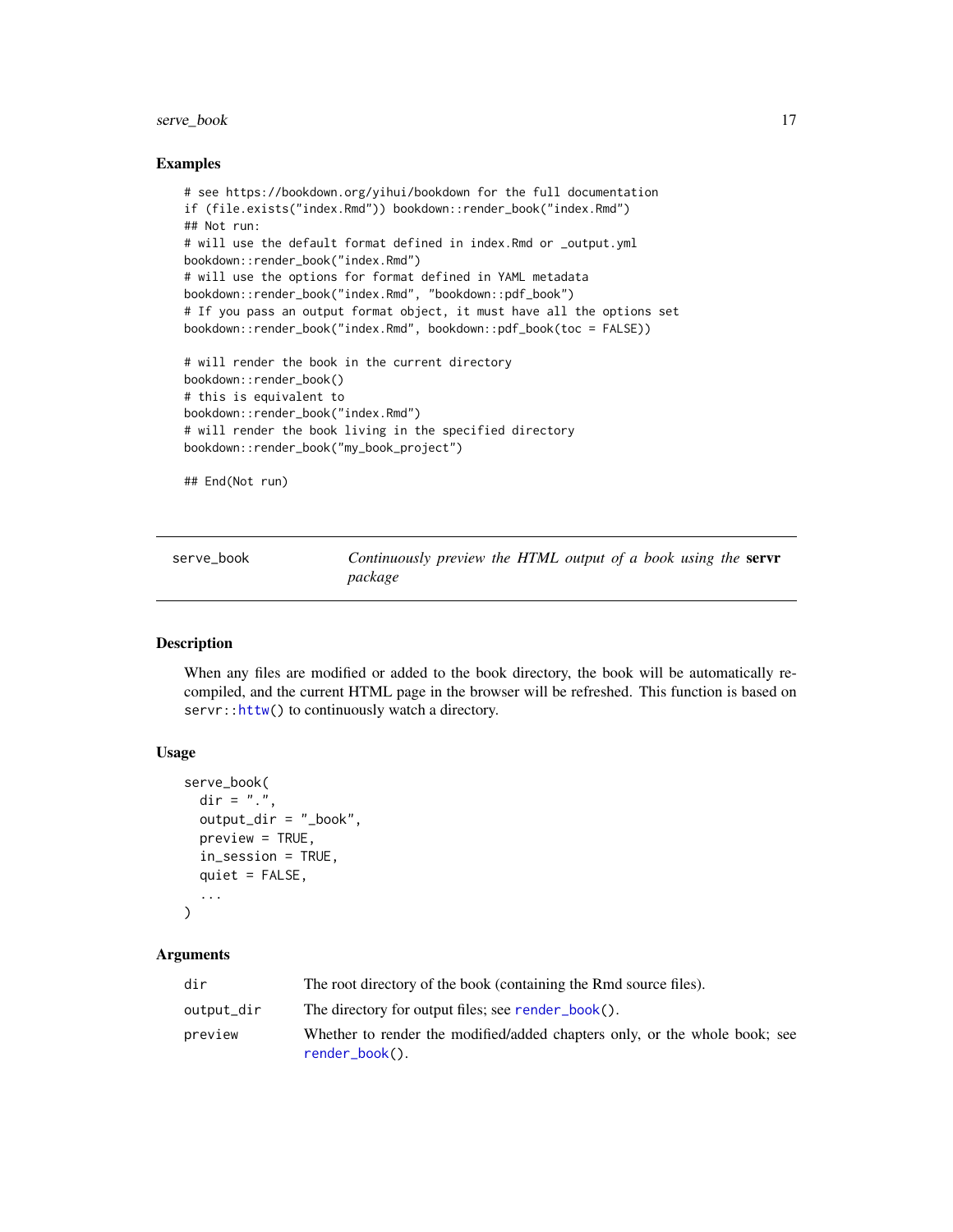<span id="page-17-0"></span>

| in_session              | Whether to compile the book using the current R session, or always open a new                                                  |
|-------------------------|--------------------------------------------------------------------------------------------------------------------------------|
|                         | R session to compile the book whenever changes occur in the book directory.                                                    |
| quiet                   | Whether to suppress output (e.g., the knitting progress) in the console.                                                       |
| $\cdot$ $\cdot$ $\cdot$ | Other arguments passed to server:: $\text{http://not including the handler argument}$<br>ment, which has been set internally). |

#### Details

For in\_session = TRUE, you will have access to all objects created in the book in the current R session: if you use a daemonized server (via the argument daemon = TRUE), you can check the objects at any time when the current R session is not busy; otherwise you will have to stop the server before you can check the objects. This can be useful when you need to interactively explore the R objects in the book. The downside of in\_session = TRUE is that the output may be different with the book compiled from a fresh R session, because the state of the current R session may not be clean.

For in\_session = FALSE, you do not have access to objects in the book from the current R session, but the output is more likely to be reproducible since everything is created from new R sessions. Since this function is only for previewing purposes, the cleanness of the R session may not be a big concern. You may choose in\_session = TRUE or FALSE depending on your specific applications. Eventually, you should run render\_book() from a fresh R session to generate a reliable copy of the book output.